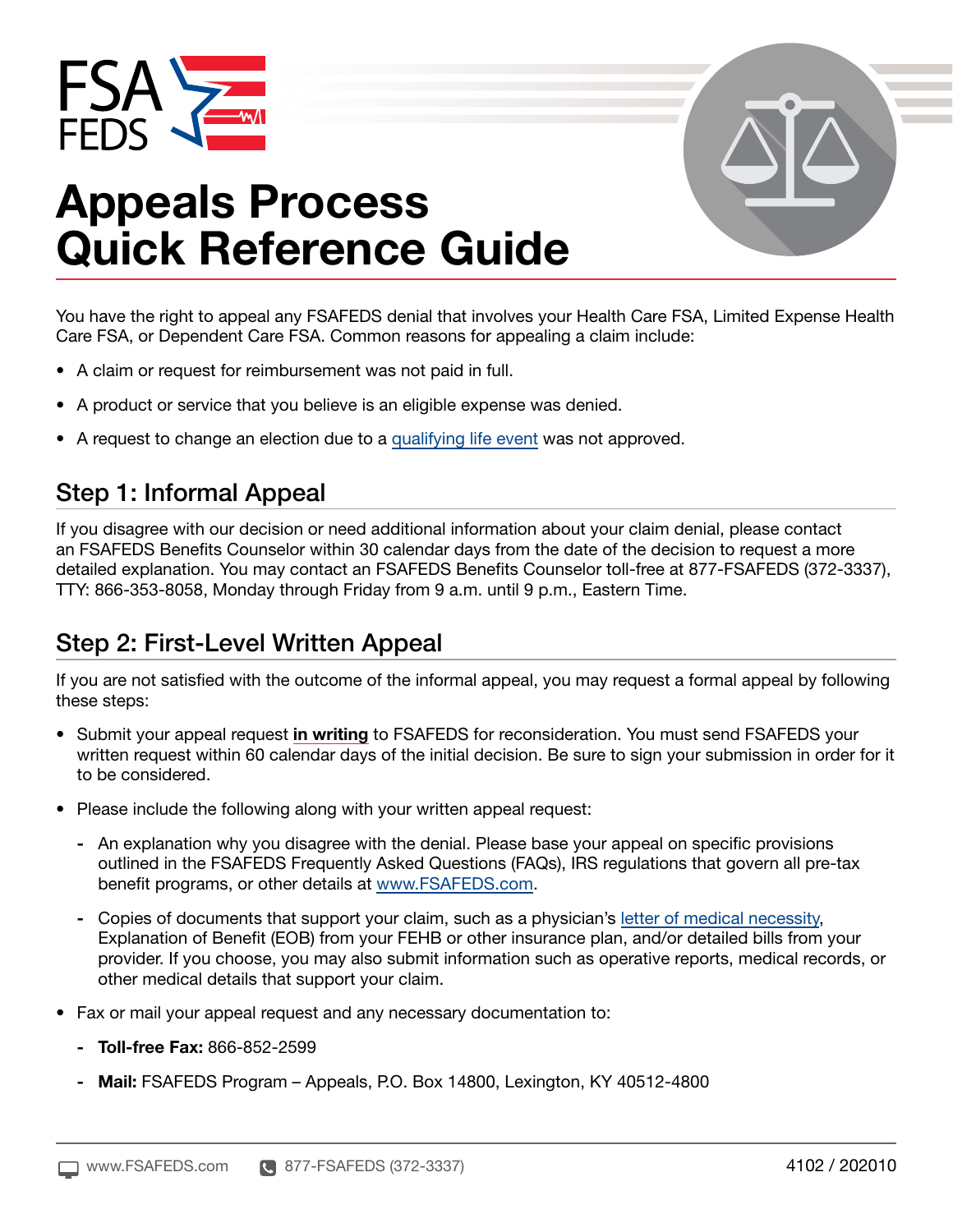#### FSAFEDS has 30 calendar days from the date we receive your request to do one of the following:

- 1. Approve your appeal and process your claim.
- 2. Provide written communication that we have upheld the denial.

We will send you a notification of the outcome of your appeal. You will receive an email if you have an email address noted in your online account; if not, you will receive a letter in the mail.

### Step 3: Second-Level Written Appeal

If you do not agree with our decision to uphold the denial, you have an additional 30 calendar days from the date of the denial to file another appeal for reconsideration. Please submit the appeal for reconsideration in writing and sign it prior to sending it to FSAFEDS. Upon receipt of the second appeal, the FSAFEDS Appeals Committee will meet to review and ensure that your appeal has been handled properly. This procedure includes a claims processing review and consideration of any new documentation that you may submit. We will make a decision on your second-level appeal within 30 calendar days from the date we receive your request.

If the FSAFEDS Appeals Committee reverses the denial, we will pay your claim.

If the FSAFEDS Appeals Committee upholds the original denial, we will send you an email telling you why your claim does not meet IRS or Plan guidelines for reimbursement. The email will also let you know that you have the right to file a final appeal with FSAFEDS within 30 calendar days from the date of the denial, and it will be forwarded to an Independent Third Party for review. If we do not have your email address on file, we will send you a letter to the mailing address we have listed in your online account.

### Step 4: Final Appeal for Independent Third Party Review

If you do not agree with our decision to uphold the denial of your second-level appeal, you will have an additional 30 calendar days from the date of the denial to file another appeal for reconsideration. Please submit the appeal for reconsideration in writing and sign it prior to sending it to FSAFEDS.

An independent third party reviews all documentation submitted for final appeal. The arbitrator has 30 calendar days from the date your final appeal request is received to review your appeal and respond to you by email. If we do not have your email address on file, a letter will be sent to the mailing address listed in your online account. The final decision is binding and cannot be appealed further by you, or OPM, or HealthEquity.